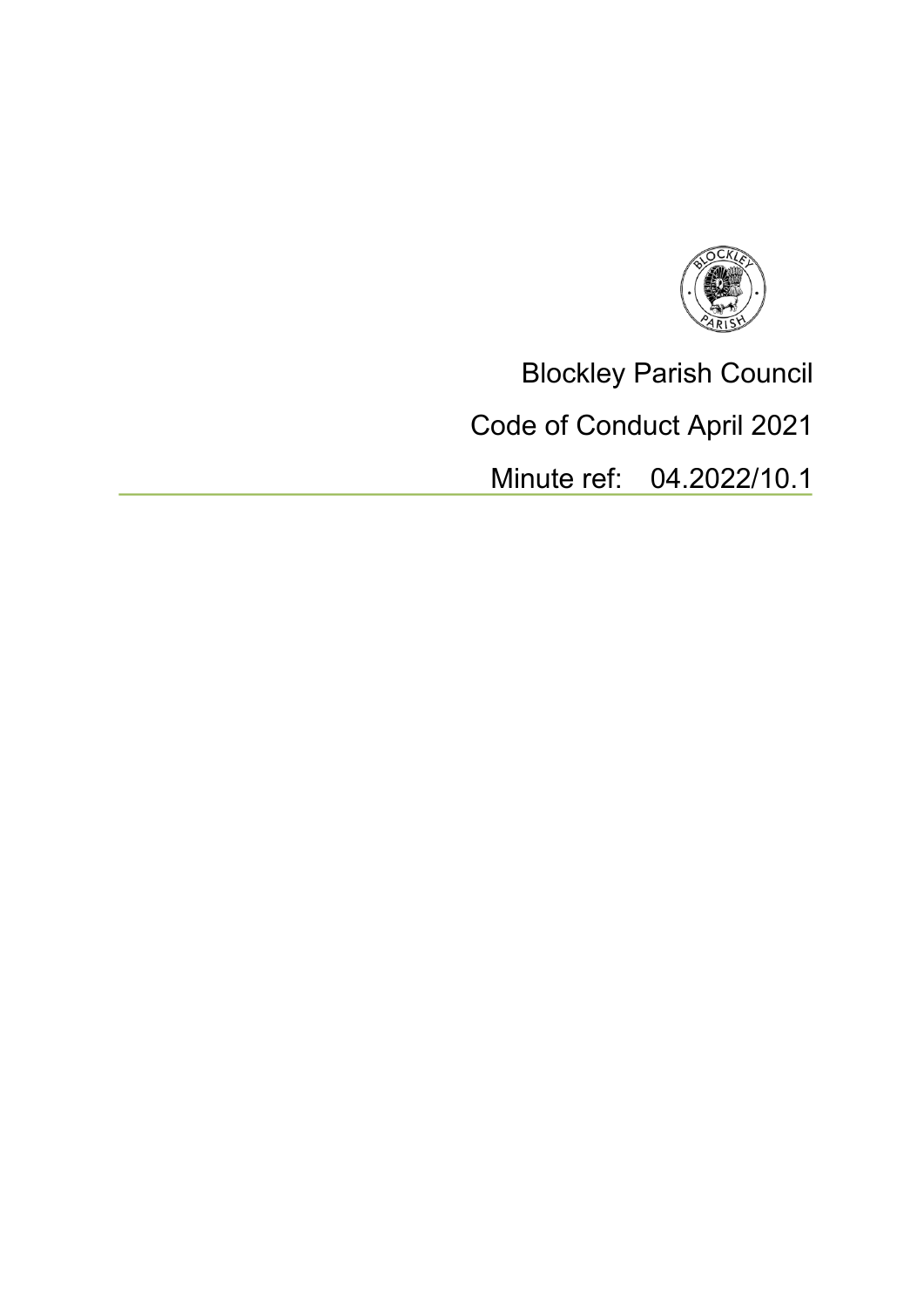### **1 Introduction**

- 1.1 Pursuant to section 27 of the Localism Act 2011, Blockley Parish Council has adopted this Code of Conduct to promote and maintain high standards of behaviour by its members and co-opted members whenever they conduct the business of the Council, including the business of the office to which they were elected or appointed, or when they claim to act or give the impression of acting as a representative of the Council.
- 1.2 This Code of Conduct is based on the principles of selflessness, integrity, objectivity, accountability, openness, honesty, and leadership.

## **2 Definitions**

- 2.1 For the purposes of this Code, a 'meeting' is a meeting of the Council, any of its committees, subcommittees, joint committees or joint sub-committees.
- 2.2 For the purposes of this Code, and unless otherwise expressed, a reference to a member of the Council includes a co-opted member of the Council.

### **3 Member obligations**

- 3.1 When a member of the Council acts, claims to act or gives the impression of acting as a representative of the Council, he / she has the following obligations.
	- He/she shall behave in such a way that a reasonable person would regard as respectful
	- He/she shall not act in a way which a reasonable person would regard as bullying or intimidatory
	- He/she shall not seek to improperly confer an advantage or disadvantage on any person
	- He/she shall use the resources of the Council in accordance with its requirements
	- He/she shall not disclose information which is confidential or where disclosure is prohibited by law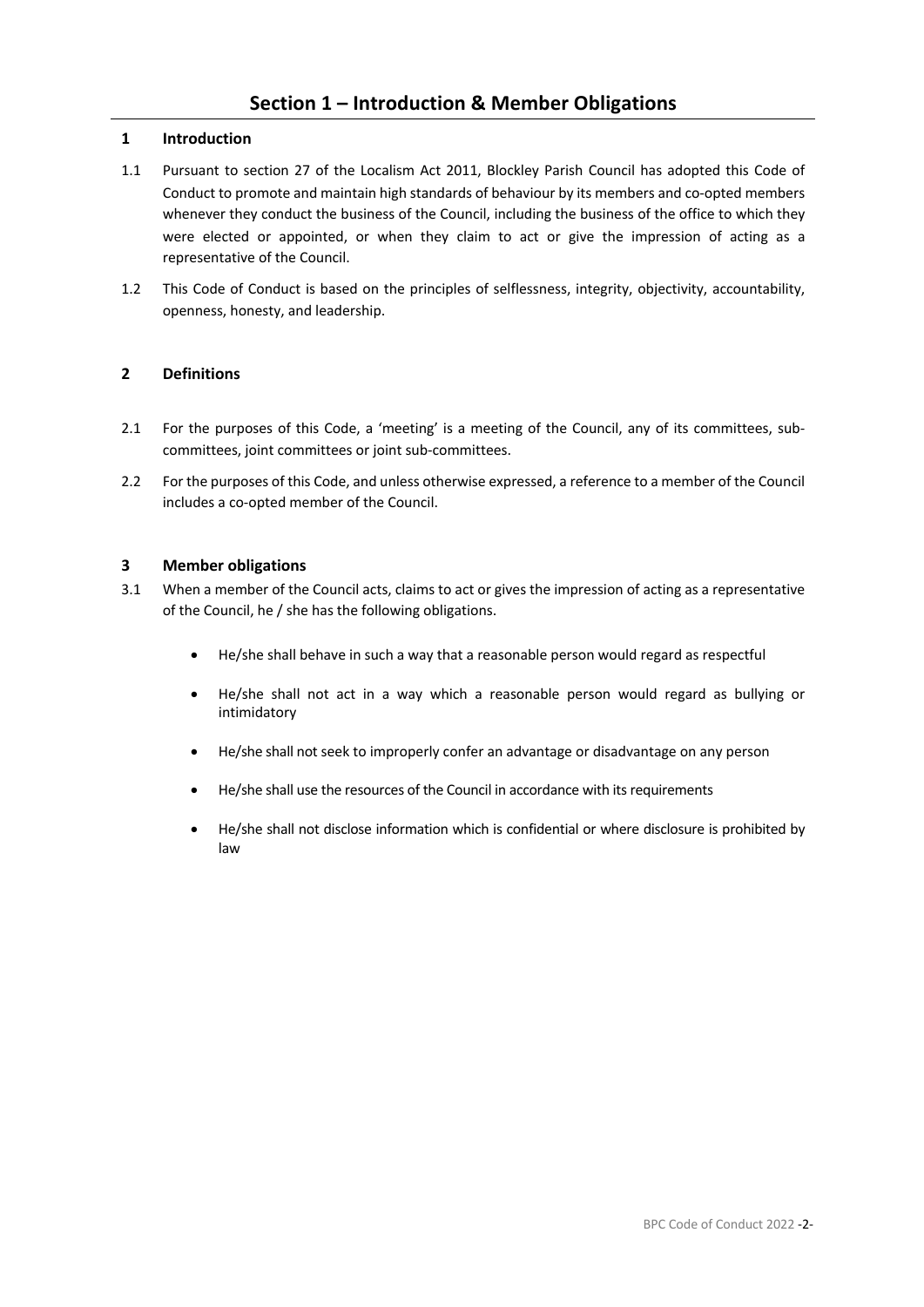## 4 **Registration of interests**

- 4.1 Within 28 days of this Code being adopted by the Council, or the member's election or the co-opted member's appointment (where that is later), he/she shall register with the Monitoring Officer the interests which fall within the categories set out in Appendices A and B.
- 4.2 Upon the re-election of a member or the re-appointment of a co-opted member, he/she shall within 28 days re-register with the Monitoring Officer any interests in Appendices A and B.
- 4.3 A member shall register with the Monitoring Officer any change to interests or new interests in Appendices A and B within 28 days of becoming aware of it.
- 4.4 A member need only declare the existence but not the details of any interest which the Monitoring Officer agrees is a 'sensitive interest'. A sensitive interest is one which, if disclosed on a public register, could lead the member or a person connected with the member to be subject to violence or intimidation.

### 5 **Declaration of interests at meetings**

- 5.1 Where a matter arises at a meeting which relates to an interest in Appendix A the member shall not participate in a discussion or vote on the matter. He/she only has to declare what his/her interest is if it is not already entered in the member's register of interests or if he/she has not notified the Monitoring Officer of it.
- 5.2 Where a matter arises at a meeting which relates to an interest in Appendix A which is a sensitive interest, the member shall not participate in a discussion or vote on the matter. If it is a sensitive interest which has not already been disclosed to the Monitoring Officer, the member shall disclose he/she has an interest but not the nature of it.
- 5.3 Where a matter arises at a meeting which relates to an interest in Appendix B, the member shall not vote on the matter. He/she may speak on the matter only if members of the public are also allowed to speak at the meeting.
- 5.4 A member only has to declare his/her interest in Appendix B if it is not already entered in his/her register of interests or he/she has not notified the Monitoring Officer of it or if he/she speaks on the matter. If he/she holds an interest in Appendix B which is a sensitive interest not already disclosed to the Monitoring Officer, he/she shall declare the interest but not the nature of the interest.
- 5.5 Where a matter arises at a meeting which relates to a financial interest of a friend, relative or close associate (other than an interest of a person in Appendix A), the member shall disclose the nature of the interest and not vote on the matter. He/she may speak on the matter only if members of the public are also allowed to speak at the meeting. If it is a 'sensitive interest' the member shall declare the interest but not the nature of the interest.

# 6 **Dispensations**

6.1 On a written request made to the Council's proper officer, the Council may grant a member a dispensation to participate in a discussion and vote on a matter at a meeting even if he/she has an interest in Appendices A and B if the Council believes that the number of members otherwise prohibited from taking part in the meeting would impede the transaction of the business; or it is in the interests of the inhabitants in the Council's area to allow the member to take part or it is otherwise appropriate to grant a dispensation.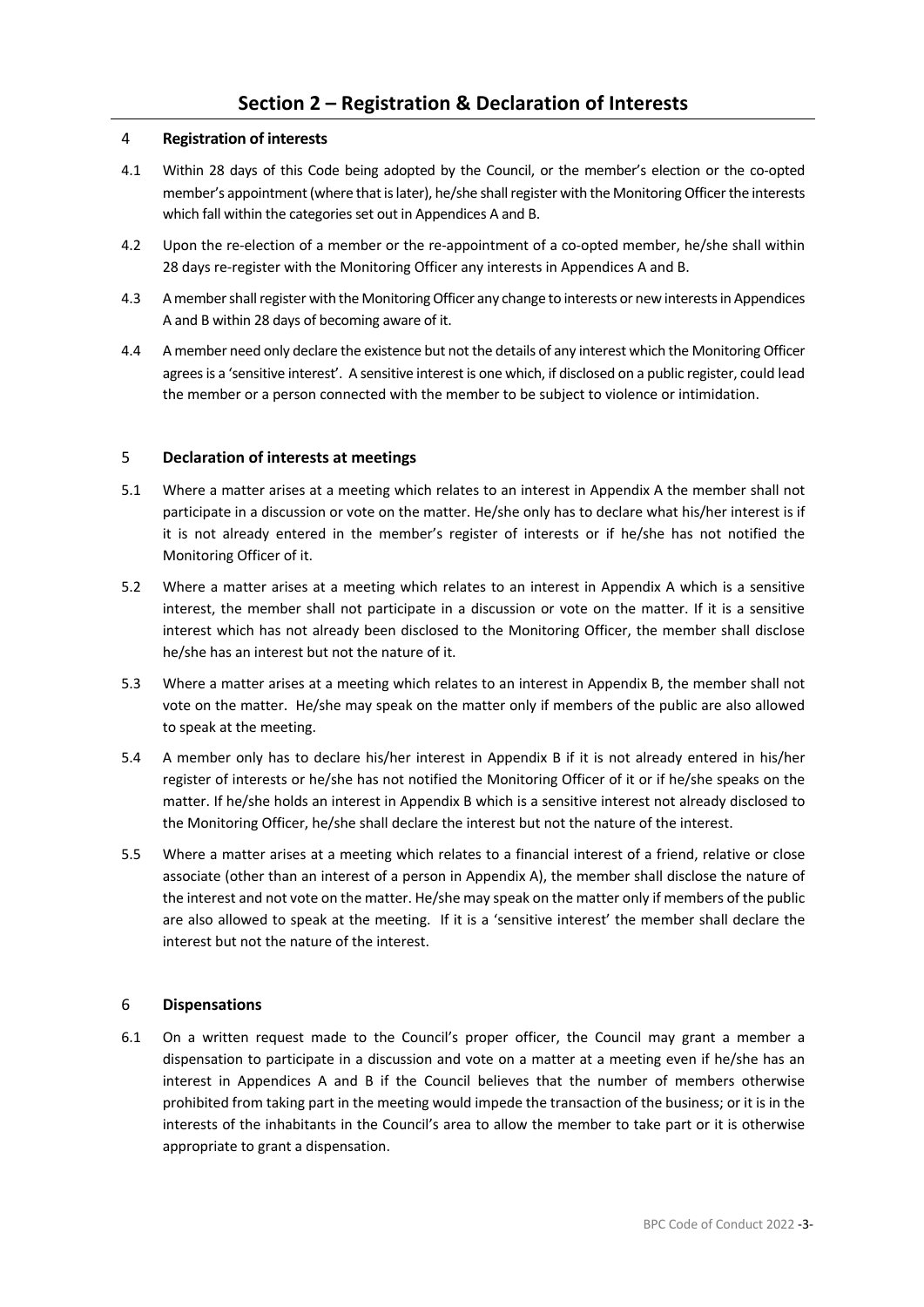| <b>Subject</b>                                          | <b>Description</b>                                                                                                                                                                                                                                                                                                                                                                                                                                                                      |
|---------------------------------------------------------|-----------------------------------------------------------------------------------------------------------------------------------------------------------------------------------------------------------------------------------------------------------------------------------------------------------------------------------------------------------------------------------------------------------------------------------------------------------------------------------------|
| Employment, office,<br>trade, profession or<br>vocation | Any employment, office, trade, profession or vocation carried on for profit or gain by the<br>member or by his/her spouse or civil partner or by the person with whom the member<br>is living as if they were spouses/civil partners.                                                                                                                                                                                                                                                   |
| Sponsorship                                             | Any payment or provision of any other financial benefit (other than from the Council)<br>made to the member during the 12 month period ending on the latest date referred to<br>in paragraph 6 above for expenses incurred by him/her in carrying out his/her duties as<br>a member, or towards his/her election expenses. This includes any payment or financial<br>benefit from a trade union within the meaning of the Trade Union and Labour Relations<br>(Consolidation) Act 1992. |
| Contracts                                               | Any contract made between the member or his/her spouse or civil partner or the person<br>with whom the member is living as if they were spouses/civil partners (or a firm in which<br>such person is a partner, or an incorporated body of which such person is a director* or<br>a body that such person has a beneficial interest in the securities of*) and the Council -                                                                                                            |
|                                                         | (a) under which goods or services are to be provided or works are to be executed; and                                                                                                                                                                                                                                                                                                                                                                                                   |
|                                                         | (b) which has not been fully discharged.                                                                                                                                                                                                                                                                                                                                                                                                                                                |
| Land                                                    | Any beneficial interest in land held by the member or by his/her spouse or civil partner<br>or by the person with whom the member is living as if they were spouses/civil partner<br>which is within the area of the Council.                                                                                                                                                                                                                                                           |
|                                                         | 'Land' excludes an easement, servitude, interest or right in or over land which does not<br>give the member or his/her spouse or civil partner or the person with whom the member<br>is living as if they were spouses/civil partners (alone or jointly with another) a right to<br>occupy or to receive income.                                                                                                                                                                        |
| Licences                                                | Any licence (alone or jointly with others) held by the member or by his/her spouse or<br>civil partner or by the person with whom the member is living as if they were<br>spouses/civil partners to occupy land in the area of the Council for a month or longer.                                                                                                                                                                                                                       |
| Corporate tenancies                                     | Any tenancy where (to the member's knowledge)-                                                                                                                                                                                                                                                                                                                                                                                                                                          |
|                                                         | (a) the landlord is the Council; and                                                                                                                                                                                                                                                                                                                                                                                                                                                    |
|                                                         | (b) the tenant is a body that the member, or his/her spouse or civil partner or the person<br>with whom the member is living as if they were spouses/civil partners is a partner of or<br>a director* of or has a beneficial interest in the securities* of.                                                                                                                                                                                                                            |
| Securities                                              | Any beneficial interest held by the member or by his/her spouse or civil partner or by<br>the person with whom the member is living as if they were spouses/civil partners in<br>securities* of a body where-                                                                                                                                                                                                                                                                           |
|                                                         | (a) that body (to the member's knowledge) has a place of business or land in the area of<br>the Council; and                                                                                                                                                                                                                                                                                                                                                                            |
|                                                         | (b) either-                                                                                                                                                                                                                                                                                                                                                                                                                                                                             |
|                                                         | (i) the total nominal value of the securities* exceeds £25,000 or one hundredth of the<br>total issued share capital of that body; or                                                                                                                                                                                                                                                                                                                                                   |
|                                                         | (ii) if the share capital of that body is of more than one class, the total nominal value of<br>the shares of any one class in which the member, or his/her spouse or civil partner or<br>the person with whom the member is living as if they were spouses/civil partners has a<br>beneficial interest exceeds one hundredth of the total issued share capital of that class.                                                                                                          |

\*'director' includes a member of the committee of management of an industrial and provident society.

**\*'**securities' means shares, debentures, debenture stock, loan stock, bonds, units of a collective investment scheme within the meaning of the Financial Services and Markets Act 2000 and other securities of any description, other than money deposited with a building society**.**